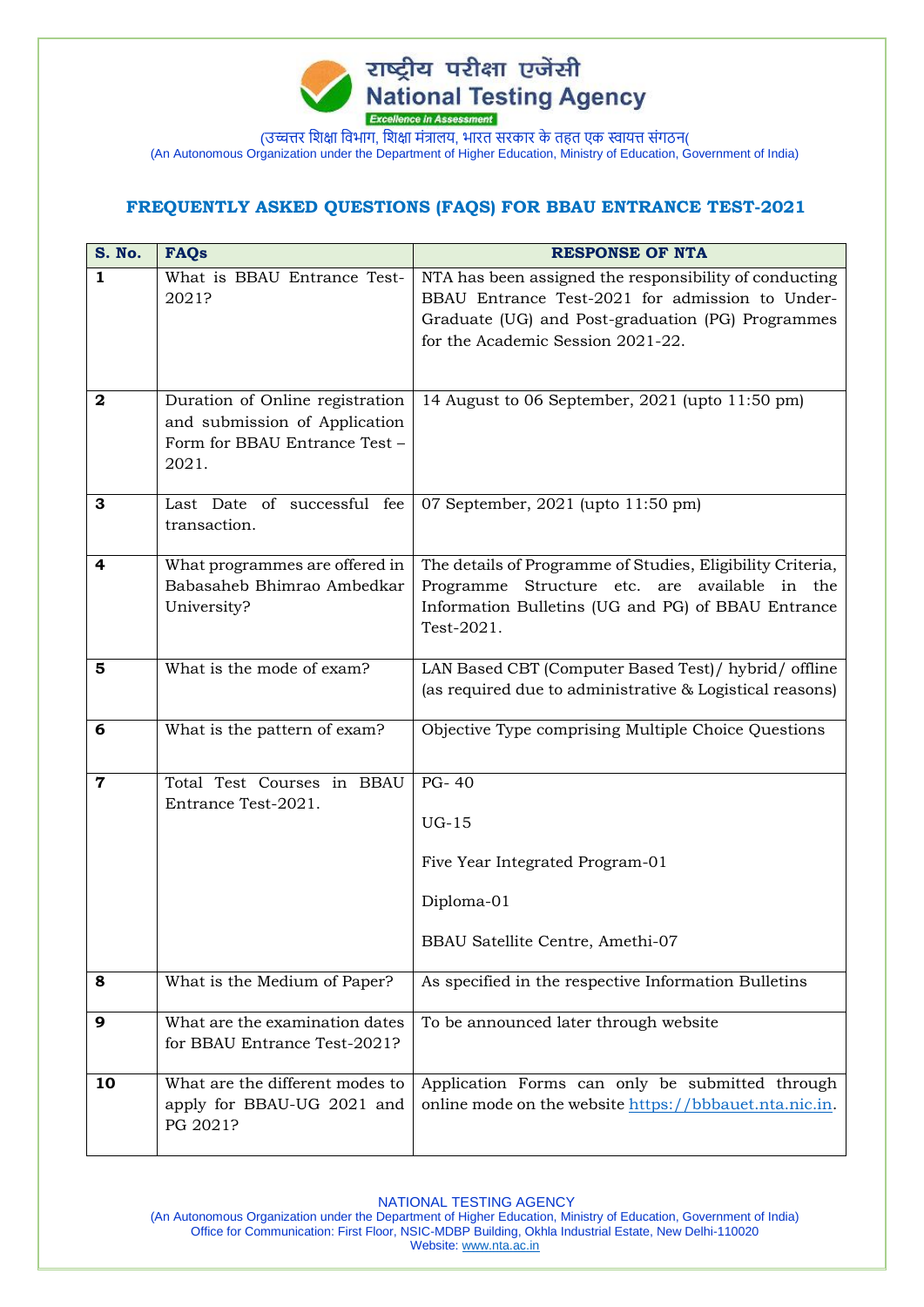

|    |                                                                                           | The Application Form other than online mode will not<br>be accepted.                                                                                                                                                                                                                                                                                                                      |
|----|-------------------------------------------------------------------------------------------|-------------------------------------------------------------------------------------------------------------------------------------------------------------------------------------------------------------------------------------------------------------------------------------------------------------------------------------------------------------------------------------------|
| 11 | Can I submit two application<br>forms for two courses at a time?                          | Applicant as per eligibility can apply for multiple<br>course, however candidate shall not be apply for<br>duplicate or multiple Forms for same course, which<br>may leads to cancellation of all his/her Application<br>Forms.                                                                                                                                                           |
| 12 | Can I use my friend's email<br>address when registering for?                              | No, you need to use a valid and unique email address<br>of applicant only as all communications are through<br>registered e-mail id or SMS. In addition, you will not<br>able to change or edit the phone number and email<br>address on the application form later as these<br>particulars are fixed.                                                                                    |
| 13 | What documents or certificates<br>do I need to upload along with<br>the Application Form? | Candidates need to upload scanned images of<br>$\bullet$<br>photograph, signature, thumb impression, with the<br>Application Form.<br>No certificates are required to be uploaded along<br>٠<br>with the Application Form at the time of online<br>submission.<br>The documents / certificates etc., shall be verified<br>٠<br>directly at the time of admission by the University.       |
| 14 | How can I pay Application Fee?                                                            | Fee can be paid using the SBI, ICICI Bank and<br>$\bullet$<br>Paytm<br>payment<br>gateways<br>through<br>Debit<br>Card/Credit<br>Card/Net<br>Banking/UPI/Wallet.<br>Candidates need to keep proof of fee paid.<br>In case the Confirmation Page is not generated after<br>payment of fee then the transaction is cancelled,<br>and amount will be refunded to the candidate's<br>account. |
|    |                                                                                           | However, the candidate has to make another<br>٠<br>transaction, in case the Confirmation Page is not<br>generated.                                                                                                                                                                                                                                                                        |

NATIONAL TESTING AGENCY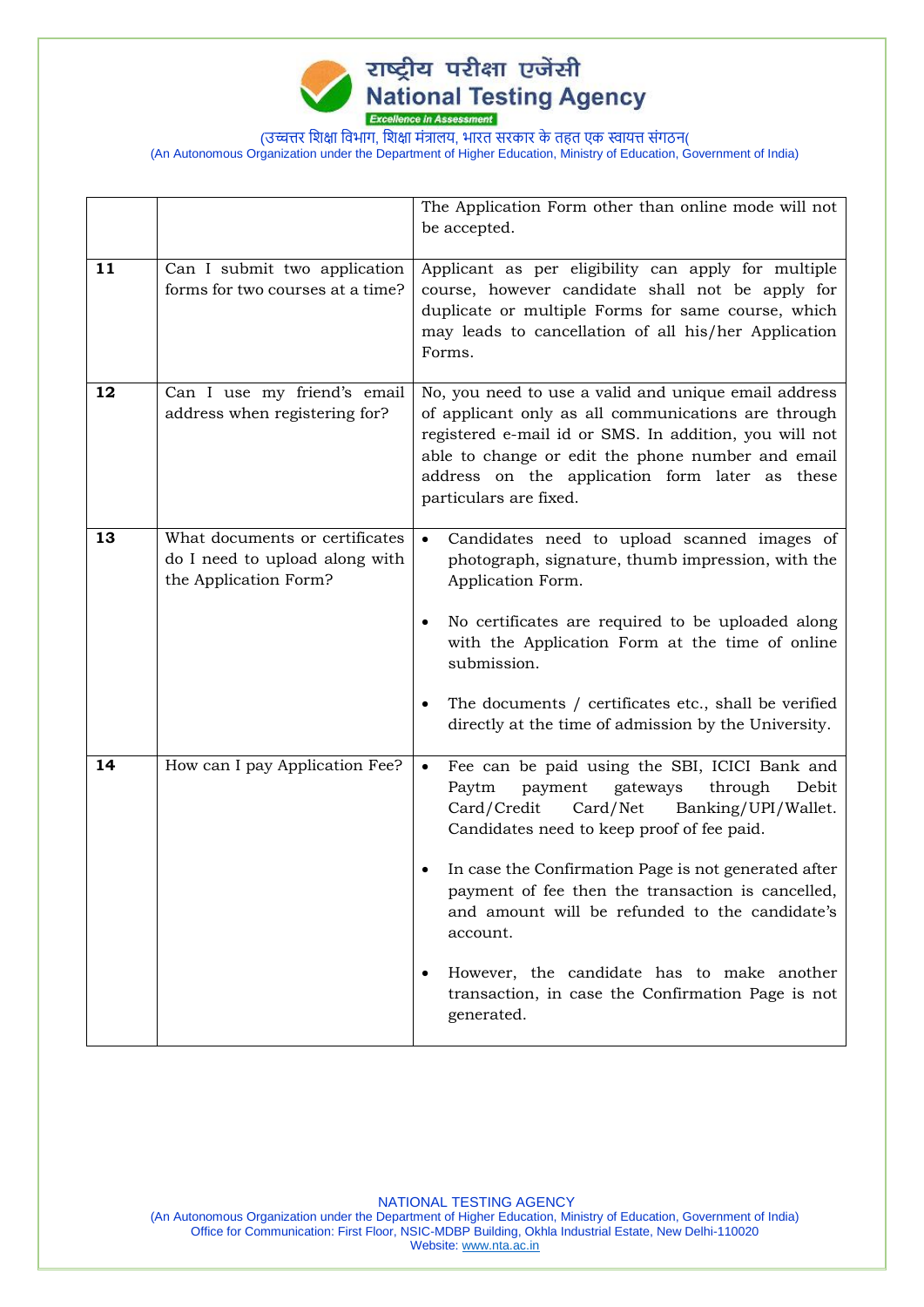

| 15 | How much is the examination      |                                                                                                          |                              |                           |
|----|----------------------------------|----------------------------------------------------------------------------------------------------------|------------------------------|---------------------------|
|    | fee for UG? Is it different if I | Fee Payable for BBAU-UG 2021<br>(through: Net-Banking/ Debit Card / Credit Card                          |                              |                           |
|    | apply for more than one course?  | /UPI / Wallet)                                                                                           |                              |                           |
|    |                                  | of<br><b>Name</b>                                                                                        | <b>General</b>               | SC/ST/                    |
|    |                                  | <b>Examination</b>                                                                                       | (UR)/OBC                     | PwD/                      |
|    |                                  |                                                                                                          | <b>NCL/EWS</b>               | Transgende                |
|    |                                  |                                                                                                          |                              | r/                        |
|    |                                  |                                                                                                          |                              | Women                     |
|    |                                  | <b>BBAU-UG 2021</b>                                                                                      | 1000                         | 500                       |
|    |                                  | In case a candidate prefers to be considered for more                                                    |                              |                           |
|    |                                  | than one course for which there are separate/common                                                      |                              |                           |
|    |                                  | entrance tests, he/ she shall apply for each such                                                        |                              |                           |
|    |                                  | course separately (See schedule of Entrance Tests).                                                      |                              |                           |
|    |                                  | However, in case the candidate makes application (fills                                                  |                              |                           |
|    |                                  | up application form) for more than one course under                                                      |                              |                           |
|    |                                  | <b>BBAU-UG</b><br>2021,                                                                                  | the                          | Application<br>Processing |
|    |                                  | Fee/Entrance Test Fee payable by him/her for each                                                        |                              |                           |
|    |                                  | subsequent application (after first application) shall be                                                |                              |                           |
|    |                                  | charged as per rates given below:                                                                        |                              |                           |
|    |                                  |                                                                                                          |                              |                           |
|    |                                  | Name of                                                                                                  | <b>General</b>               | SC/ST/PwD/                |
|    |                                  | <b>Examination</b>                                                                                       | (UR)/OBC<br><b>NCL/EWS</b>   | Transgender/W<br>omen     |
|    |                                  | All courses                                                                                              | 1000                         | 500                       |
|    |                                  |                                                                                                          |                              |                           |
| 16 | How much is the examination      |                                                                                                          | Fee Payable for BBAU-PG 2021 |                           |
|    | fee for PG? Is it different if I | (through: Net-Banking/ Debit Card / Credit Card                                                          |                              |                           |
|    | apply for more than one course?  | <b>Name</b><br>of                                                                                        | /UPI / Wallet)<br>General    | SC/ST/ PwD/               |
|    |                                  | <b>Examination</b>                                                                                       | (UR)/OBC                     | Transgender/              |
|    |                                  |                                                                                                          | <b>NCL/EWS</b>               | Women                     |
|    |                                  | <b>BBAU-PG 2021</b>                                                                                      | 1000                         | 500                       |
|    |                                  |                                                                                                          |                              |                           |
|    |                                  | In case a candidate prefers to be considered for more                                                    |                              |                           |
|    |                                  | than one course for which there are separate/common<br>entrance tests, he/ she shall apply for each such |                              |                           |
|    |                                  |                                                                                                          |                              |                           |
|    |                                  | course separately. However, in case the candidate                                                        |                              |                           |
|    |                                  | makes application (fills up application form) for more                                                   |                              |                           |
|    |                                  | than one course under BBAU-PG 2021, the Application                                                      |                              |                           |
|    |                                  | Processing Fee/Entrance Test Fee payable by him/her                                                      |                              |                           |
|    |                                  | for each subsequent application (after first application)                                                |                              |                           |
|    |                                  | shall be charged as per rates given below:                                                               |                              |                           |
|    |                                  | Name of                                                                                                  | General(UR)                  | SC/ST/PwD/                |
|    |                                  | <b>Examination</b>                                                                                       | $/$ OBC<br><b>NCL/EWS</b>    | Transgender/<br>Women     |
|    |                                  |                                                                                                          |                              |                           |
|    |                                  | A11<br>courses                                                                                           |                              |                           |
|    |                                  | (mentioned in                                                                                            | 1000                         | 500                       |

NATIONAL TESTING AGENCY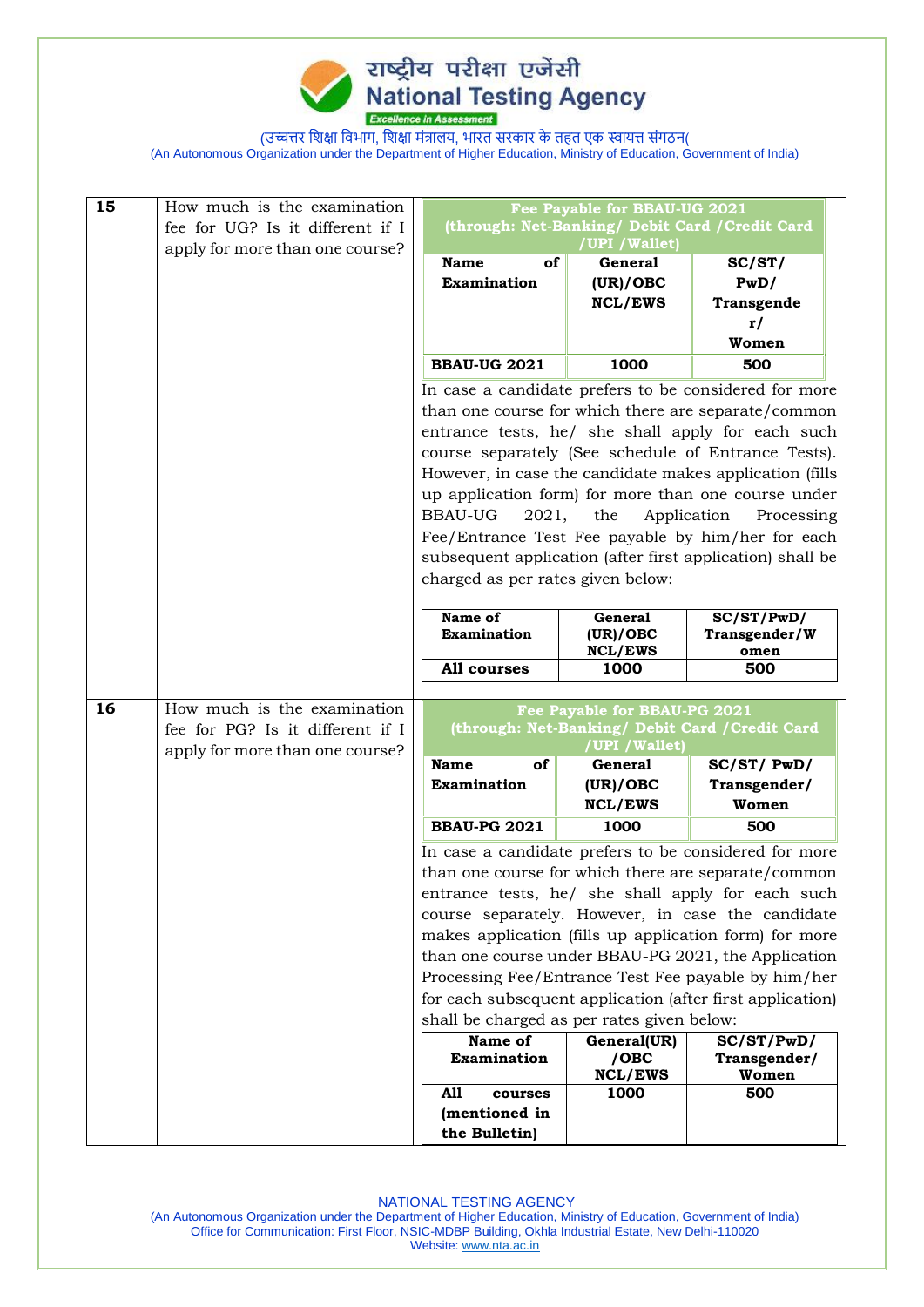

| 17 | Do I need to send Confirmation<br>Page to NTA?                                                                       | The Candidates are NOT required to send/ submit the<br>Confirmation Page of Online Application Form (or any<br>document) to NTA. However, they are advised to retain<br>the following documents with them for any future<br>reference/correspondence:<br>Copy of the Confirmation Page of Online Application<br>Form (Download, save and Print at least 3 copies).<br>Proof of fee paid (Download, save and Print at least<br>3 copies).<br>Photographs (same as uploaded on the Online<br>Application Form).                              |
|----|----------------------------------------------------------------------------------------------------------------------|--------------------------------------------------------------------------------------------------------------------------------------------------------------------------------------------------------------------------------------------------------------------------------------------------------------------------------------------------------------------------------------------------------------------------------------------------------------------------------------------------------------------------------------------|
| 18 | If I have made any mistake(s)<br>while registering/applying, can<br>I make changes later in the<br>Application Form? | Once 'Final Submit' button has been clicked, the<br>candidate's<br>details<br>cannot<br>be<br>edited/changed.<br>However, NTA may open the rectification/correction<br>window, before issuance of Admit Card. No corrections<br>shall be allowed after the closure of correction window<br>and all particulars entered by the candidate would be<br>considered as final.                                                                                                                                                                   |
| 19 | I have made the online payment<br>but my confirmation page has<br>not been generated. What to<br>do?                 | Such problem occurs because of drop in connectivity<br>from Banks' server to the agency server on which NTA<br>website has been hosted. You are advised to wait for 24<br>hours if such problem has been faced by you.<br>In case the Confirmation Page is not generated after<br>٠<br>payment of fee then the transaction is cancelled,<br>and amount will be refunded to the candidate's<br>account.<br>In such cases, the candidate has to make another<br>transaction,<br>to<br>confirm<br>and complete<br>the<br>application process. |
| 20 | I have made the online payment<br>but my status is not updated on<br>the system.                                     | If it is not updated within 24 hours, raise a query in<br>Query redressal<br>system or<br>mail<br>send<br>$\mathbf{a}$<br>at<br>bbau@nta.ac.in giving details of your mobile number,<br>application number, payment reference number and<br>proof of payment.                                                                                                                                                                                                                                                                              |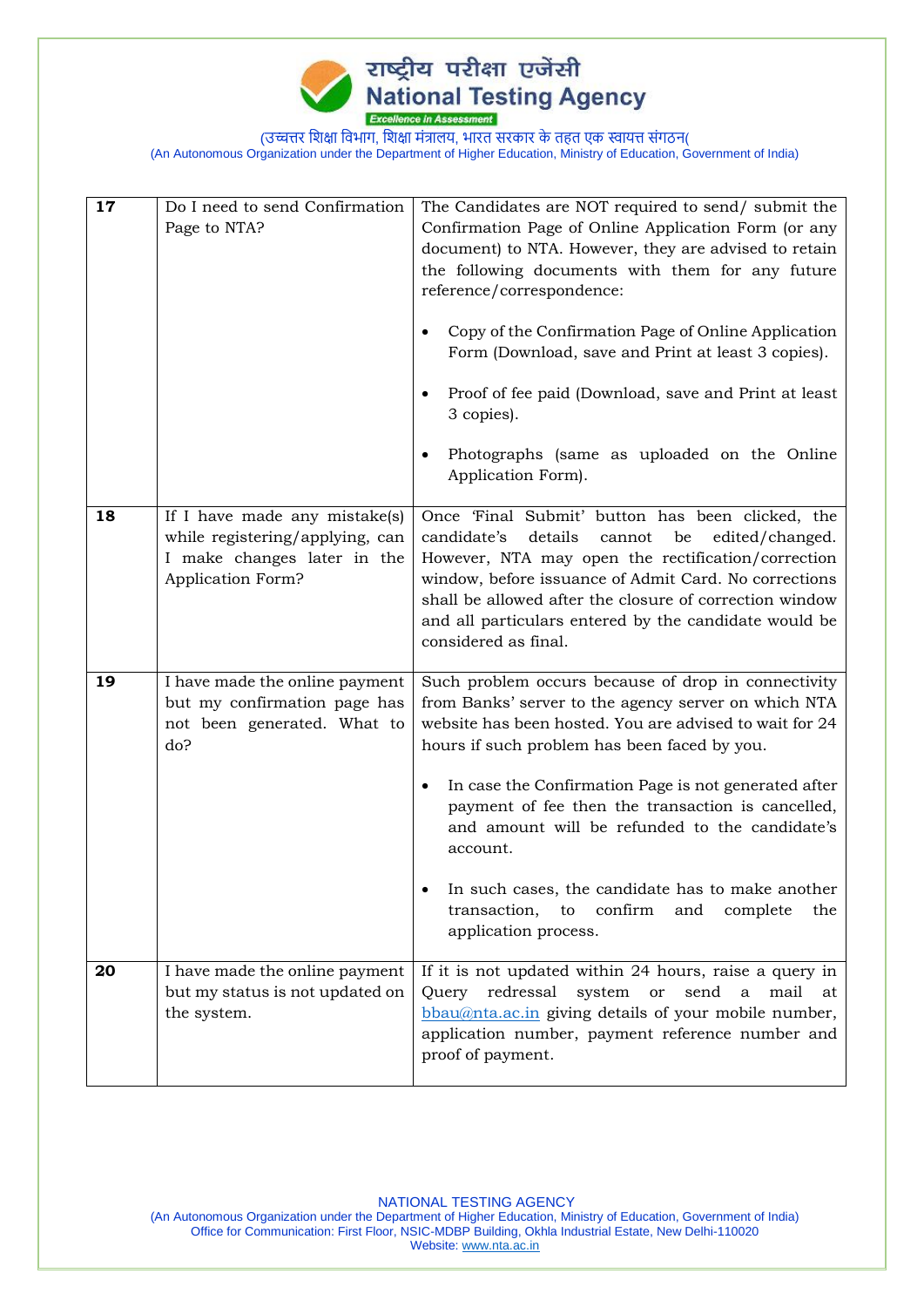

| 21 | I have made double payment of                                        | Any extra payment made by you will be refunded to                                                                   |
|----|----------------------------------------------------------------------|---------------------------------------------------------------------------------------------------------------------|
|    | exam fee. When will I get the                                        | you, after the closure of the form submission window                                                                |
|    | refund of extra payment made                                         | and after verification.                                                                                             |
|    | by me?                                                               |                                                                                                                     |
|    |                                                                      |                                                                                                                     |
| 22 | I made some corrections and                                          | After submission of corrections, you cannot reopen the                                                              |
|    | submitted. After submission, I                                       | application and add more corrections. Please check the                                                              |
|    | found that there still is some                                       | form thoroughly for further corrections<br>before                                                                   |
|    | correction to be done. Can I do                                      | submission.                                                                                                         |
|    | so?                                                                  |                                                                                                                     |
| 23 | asked<br>the                                                         |                                                                                                                     |
|    | Why<br>$\mathbf{I}$<br>am<br>in<br>window<br>correction<br>pay<br>to | No additional fee is charged for making corrections in<br>the details of application form, if there is no change in |
|    | additional fee<br>after<br>making                                    | the Category.                                                                                                       |
|    | corrections?                                                         |                                                                                                                     |
|    |                                                                      | As amount of exam fee depends on the Category to                                                                    |
|    |                                                                      | which a candidate belongs, an additional fee may be                                                                 |
|    |                                                                      | applicable in certain cases.                                                                                        |
|    |                                                                      |                                                                                                                     |
|    |                                                                      | Please check the Information Bulletin for the amount of                                                             |
|    |                                                                      | fee payable by different Categories.                                                                                |
| 24 |                                                                      |                                                                                                                     |
|    | How will I get my admit card?                                        | The admit card will be uploaded on NTA website                                                                      |
|    |                                                                      | https://bbbauet.nta.nic.in<br>as<br>the<br>schedule<br>per<br>communicated through the website. Candidates need     |
|    |                                                                      | to check the admit card carefully for all particulars e.g.                                                          |
|    |                                                                      | Roll No. Name, Subject Group, Date of Birth, Gender,                                                                |
|    |                                                                      | Examination Centre Name, City, and Category, etc.                                                                   |
|    |                                                                      |                                                                                                                     |
| 25 | If I do not get my Admit Card,                                       | May contact our helpdesk or write to<br>us<br>at                                                                    |
|    | whom should I contact?                                               | bbau@nta.ac.in.                                                                                                     |
|    |                                                                      |                                                                                                                     |
| 26 | Whom can I contact in case my                                        | In case of any problem related to Admit card, please                                                                |
|    | admit card has some issue, or $I \mid$                               | contact the given helpdesk between 10:00 A.M. to 5:00                                                               |
|    |                                                                      | am not able to download my   P.M. or write to us at $\underline{bbau@nta.ac.in}$ .                                  |
|    | admit card?                                                          |                                                                                                                     |
| 27 | Where can I get the name of test                                     | The name of test centre will be mentioned in admit                                                                  |
|    | centres?                                                             | card.                                                                                                               |
|    |                                                                      |                                                                                                                     |

NATIONAL TESTING AGENCY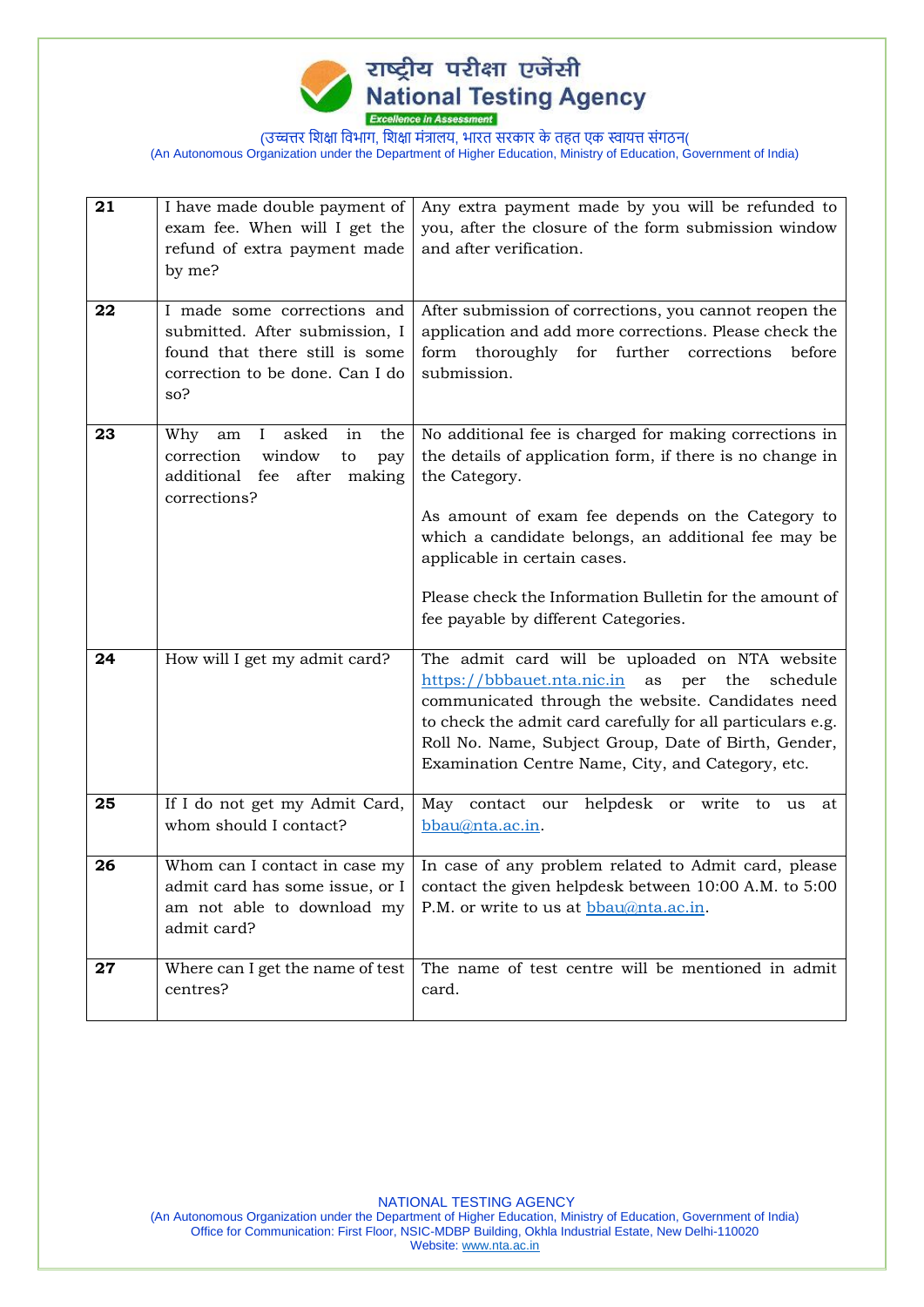

| 28 | Can I change my test city after<br>receiving admit card?                                                                                                                                        | No, you will not be allowed to change your test city once<br>admit card has been issued.                                                                                                                                                                                                                                                                                                                                                                                                                                                                                                                                                                                                                                                                                                                                     |  |
|----|-------------------------------------------------------------------------------------------------------------------------------------------------------------------------------------------------|------------------------------------------------------------------------------------------------------------------------------------------------------------------------------------------------------------------------------------------------------------------------------------------------------------------------------------------------------------------------------------------------------------------------------------------------------------------------------------------------------------------------------------------------------------------------------------------------------------------------------------------------------------------------------------------------------------------------------------------------------------------------------------------------------------------------------|--|
|    |                                                                                                                                                                                                 | While applying candidates have to select any four cities<br>of their choice. The efforts will be made to allot city of<br>examination to the candidates in order of the choice<br>opted by them in their application form. Please select<br>your preferred choices carefully.                                                                                                                                                                                                                                                                                                                                                                                                                                                                                                                                                |  |
|    |                                                                                                                                                                                                 | However, NTA reserves the right to change the city<br>based on the feasibility.                                                                                                                                                                                                                                                                                                                                                                                                                                                                                                                                                                                                                                                                                                                                              |  |
|    |                                                                                                                                                                                                 | The Examination City Centre, once opted, shall not be<br>changed.                                                                                                                                                                                                                                                                                                                                                                                                                                                                                                                                                                                                                                                                                                                                                            |  |
| 29 | What is the reporting time at<br>the centre?                                                                                                                                                    | Reporting time starts 2 hours prior to the scheduled<br>commencement of the exam.                                                                                                                                                                                                                                                                                                                                                                                                                                                                                                                                                                                                                                                                                                                                            |  |
|    |                                                                                                                                                                                                 | However, candidates are advised to report as per<br>staggered entry slot mentioned on their admit Card in<br>order to avoid crowd during verification of the admit<br>cards, registration, frisking, etc.                                                                                                                                                                                                                                                                                                                                                                                                                                                                                                                                                                                                                    |  |
| 30 | What is the last time for entry?                                                                                                                                                                | Candidates are required to be in the exam centre latest,<br>half an hour before the commencement of the exam.                                                                                                                                                                                                                                                                                                                                                                                                                                                                                                                                                                                                                                                                                                                |  |
| 31 | What documents do I need to<br>carry to the examination centre<br>on the day of examination?<br>What are the things allowed to<br>be carried or not to be carried to<br>the examination centre? | Candidates MUST bring the following documents on<br>$\bullet$<br>the day of examination at the test centre.<br>Admit Card along with Undertaking downloaded<br>from the NTA website (a clear printout on A4 size<br>paper)<br>Any one of the original and valid Photo Identification<br>Proof issued by the government - PAN card/Driving<br>License/Voter ID/12th Class Board Admit or<br>Registration card/ Passport/ Aadhaar Card (With<br>photograph)/ E-Aadhaar/ Ration Card./ Aadhaar<br>Enrolment No. with Photo. All other ID/Photocopies<br>of IDs even if attested/scanned photo of IDs in<br>mobile phone will NOT be considered as valid ID<br>Proof.<br>PwD certificate issued by the Competent Authority,<br>if claiming relaxation under PwD category. The<br>scribe must also carry an Undertaking regarding |  |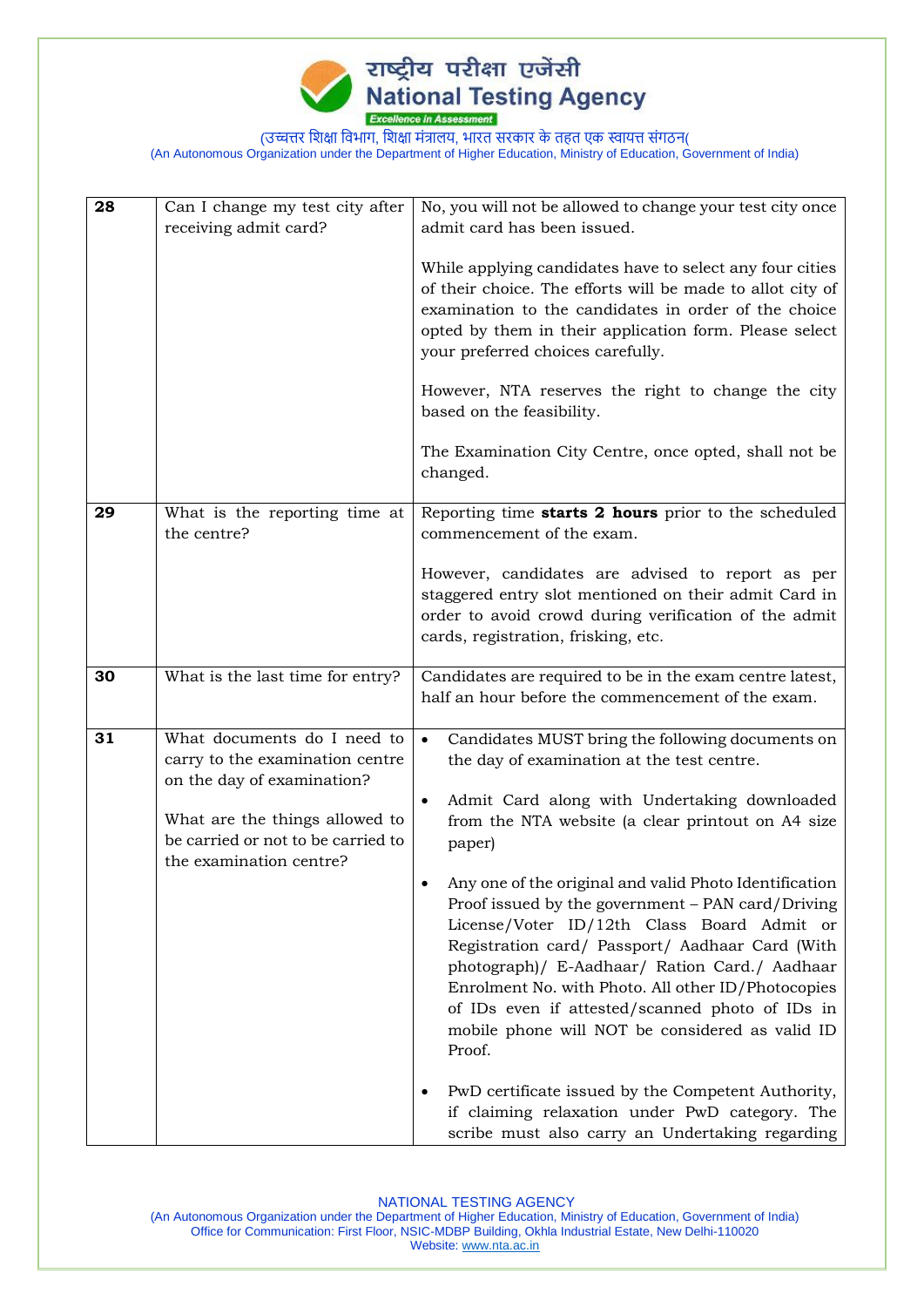

|    |                                                                          | educational qualification,<br>etc,<br>size<br>passport<br>photograph, valid government identity proof and<br>self-declaration regarding COVID-19 (as per above<br>format).                                                                                                                                                                                                                                                        |
|----|--------------------------------------------------------------------------|-----------------------------------------------------------------------------------------------------------------------------------------------------------------------------------------------------------------------------------------------------------------------------------------------------------------------------------------------------------------------------------------------------------------------------------|
|    |                                                                          | You also need to carry                                                                                                                                                                                                                                                                                                                                                                                                            |
|    |                                                                          | One sanitizer bottle (small)                                                                                                                                                                                                                                                                                                                                                                                                      |
|    |                                                                          | Mask and/or gloves                                                                                                                                                                                                                                                                                                                                                                                                                |
|    |                                                                          | Drinking water in a transparent bottle                                                                                                                                                                                                                                                                                                                                                                                            |
|    |                                                                          | A simple transparent pen                                                                                                                                                                                                                                                                                                                                                                                                          |
|    |                                                                          | Note: Candidate will not be allowed to take personal<br>items such as mobile phones, digital/analogue watches,<br>food items, study material, lockets, bags, electronic<br>gadgets or any other prohibited items into the testing<br>room. You are advised not to bring these to the test<br>centre.                                                                                                                              |
| 32 | What precaution should I take<br>while carrying document?                | The name on the photo identification must match with<br>the name as shown on the Admit Card.                                                                                                                                                                                                                                                                                                                                      |
|    |                                                                          | If the name has been changed due to events such as<br>marriage, candidate must show the relevant document<br>like Marriage Certificate / Divorce / Decree / Legal<br>Name Change Document at the time of examination.                                                                                                                                                                                                             |
| 33 | Should I carry a paper to the<br>exam hall for doing some rough<br>work? | No. Blank Sheets for doing rough work/calculations<br>will be provided to the candidates at the exam centre.<br>All calculations/rough work are to be done only in the<br>blank sheets provided at the Centre in the Examination<br>Room/Hall. On completion of the test, candidates must<br>drop these rough sheets along with Admit card and<br>Undertaking in the designated box, as instructed by the<br>invigilator on duty. |
| 34 | How do I answer questions in<br>the computer based mode?                 | Detailed guidelines on the Procedure for appearing in<br>computer based tests are given in the Information<br>Bulletin. You may go through them.                                                                                                                                                                                                                                                                                  |
| 35 | Can I take the exam from any<br>computer?                                | No, a candidate will have to appear for the exam on a<br>pre-assigned workstation of the test centre allocated to<br>him/her mentioned in the admit card.                                                                                                                                                                                                                                                                         |

NATIONAL TESTING AGENCY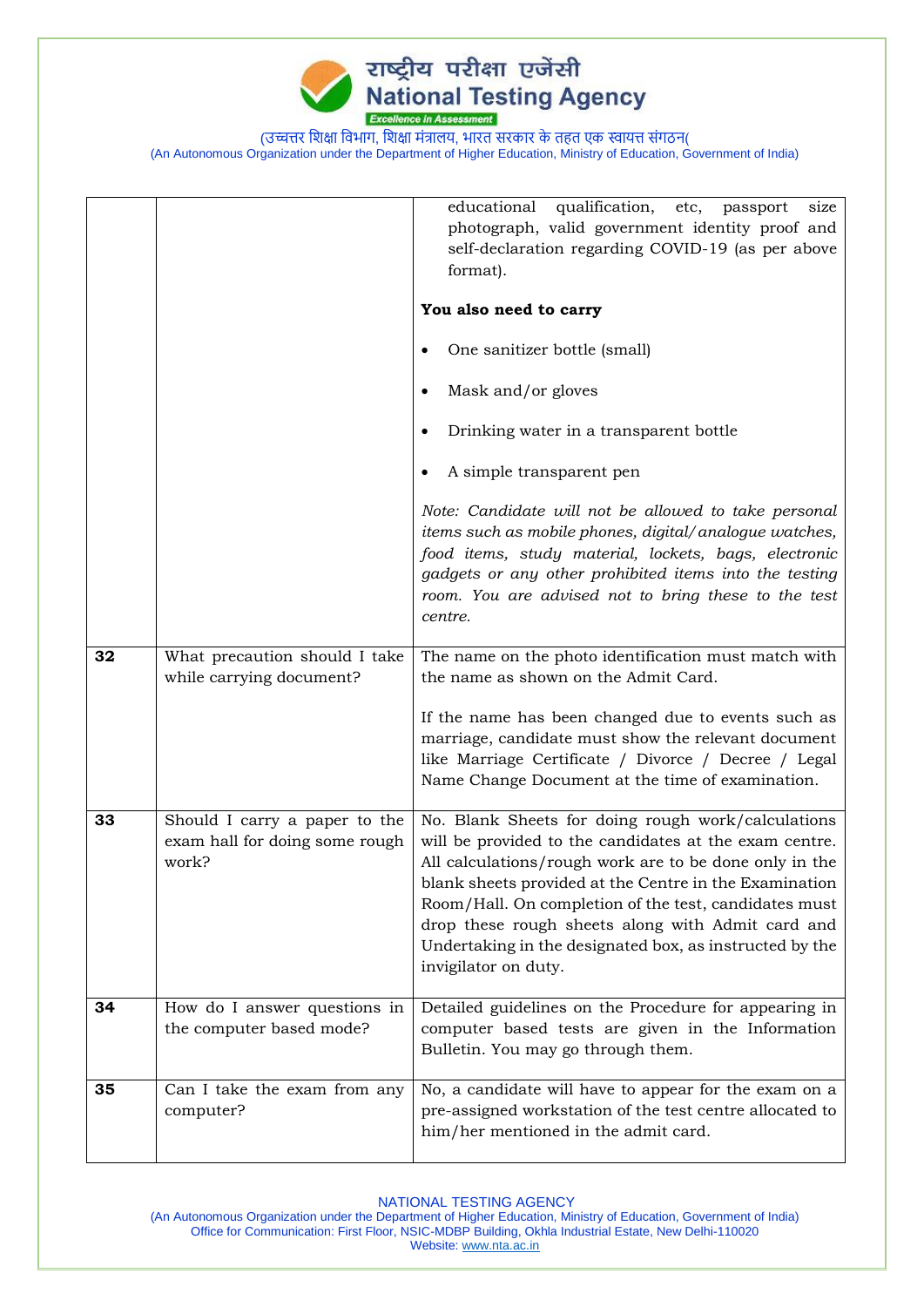

| 36 | Can I move back and forth<br>between the questions?                          | Yes, candidates will have the option to navigate<br>between the questions by following instructions<br>available on the User Interface. They may change even<br>answer options, any-time before they enter submit<br>button.                                                                                                                                                                                                                                                                                                                                                                                    |
|----|------------------------------------------------------------------------------|-----------------------------------------------------------------------------------------------------------------------------------------------------------------------------------------------------------------------------------------------------------------------------------------------------------------------------------------------------------------------------------------------------------------------------------------------------------------------------------------------------------------------------------------------------------------------------------------------------------------|
| 37 | What precautions do I need to<br>take during the examination?                | Each candidate has to attempt subject as per the<br>choice in the Application Form.<br>Please ensure that name of the subject on the<br>$\bullet$<br>screen is the same as per your admit card. In case<br>of any gap please inform Invigilators immediately.<br>The candidates must attempt subjects as per their<br>$\bullet$<br>choice in the Application, so they must exercise<br>choice carefully. Once printed on the Admit Card it<br>will not be changed.<br>In case of any discrepancy between English & Hindi<br>$\bullet$<br>Version of a question, English Version would be<br>considered as valid |
| 38 | What if I could not appear in the<br>examination<br>scheduled<br>on<br>date? | No candidate will be allowed to appear at the<br>examination centre/date/timings other than that<br>allotted to them in their Admit card.<br><b>Important:</b> For those who are unable to appear on the<br>scheduled date of test for any reason, retest shall not<br>be held by the NTA under any circumstances.                                                                                                                                                                                                                                                                                              |
| 39 | Can I cancel the exam?                                                       | No, under no circumstances a cancellation shall be<br>allowed.                                                                                                                                                                                                                                                                                                                                                                                                                                                                                                                                                  |
| 40 | If I do not take my exam, will I<br>be eligible for a refund?                | No, there is no provision for refund of fees.                                                                                                                                                                                                                                                                                                                                                                                                                                                                                                                                                                   |
| 41 | What will I be provided with<br>during the exam?                             | At the test centre, each candidate will be allotted a desk<br>with a computer terminal and white sheets for rough<br>work.<br>Rough work cannot be done on any other paper/sheet,<br>as no other material will be allowed inside the<br>examination room. On completion of the exam,<br>candidates will have to drop these papers in designated<br>boxes as instructed by the invigilator.<br>Every candidate would also be offered a mask. They<br>would be provided material for hand sanitization too.                                                                                                       |
| 42 | How do I know when the exam<br>time has ended?                               | There will be an on-screen timer on the top right corner<br>of your screen which will count down for the allocated<br>time. Candidates are advised to check this timer<br>regularly and allocate their time carefully.                                                                                                                                                                                                                                                                                                                                                                                          |

NATIONAL TESTING AGENCY